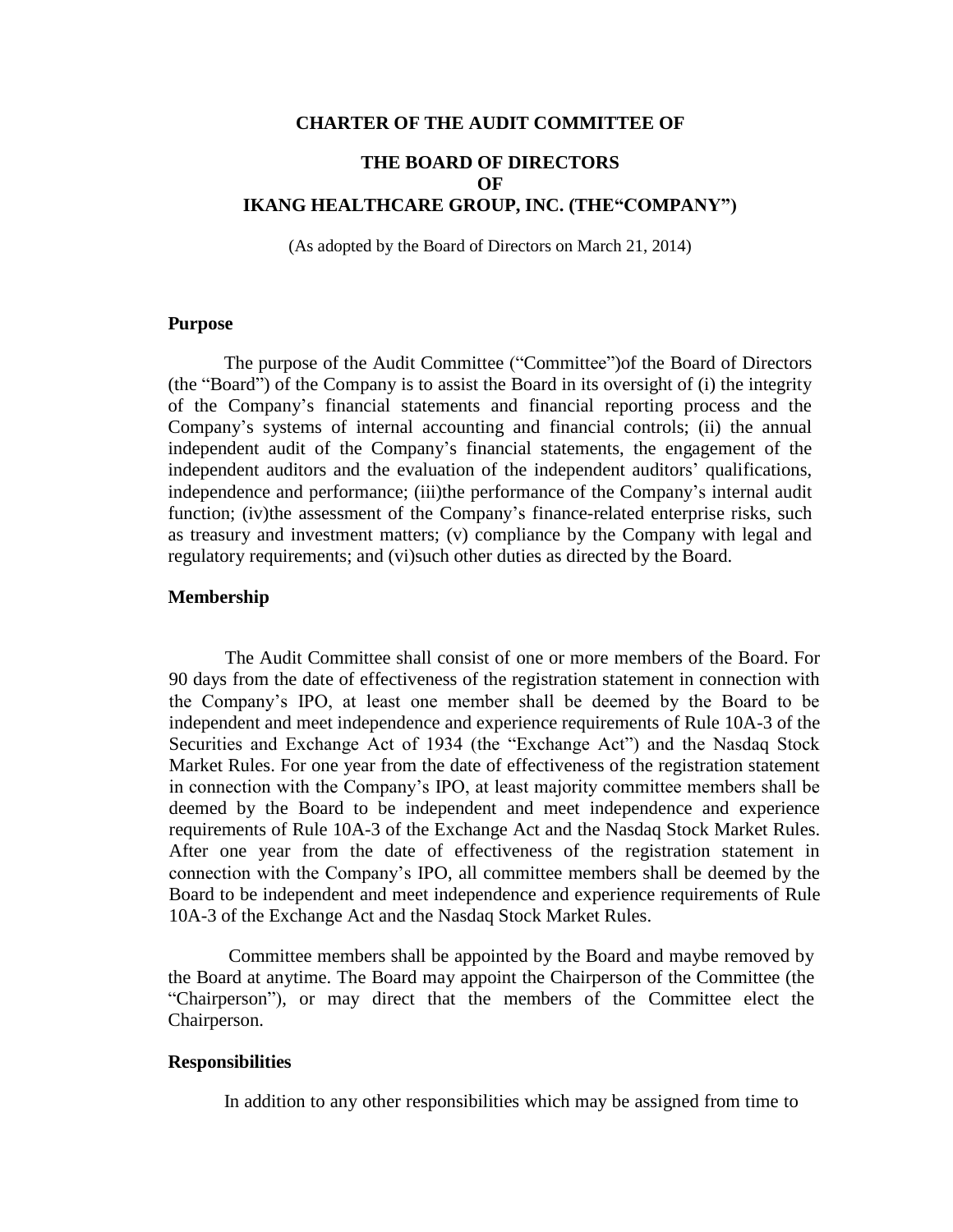time by the Board to the extent permitted bylaw and the Company's charters, the Committee is responsible for the following matters.

## *Independent Auditor*

- The Committee shall be directly responsible for the appointment, compensation, retention and oversight of the work of any accounting firm engaged for the purpose of preparing or issuing an audit report or performing other audit, review or attest services for the Company (subject, if applicable, to shareholder ratification). Each such accounting firm shall report directly to the Committee.
- The Committee shall pre-approve the audit services and non-audit services to be provided by the Company's independent auditor before the auditor is engaged to render such services pursuant to pre-approval policies and procedures established by the Committee. The Committee may delegate its authority to pre-approve services to the Chairperson of the Committee, provided that such designees present any such approvals to the full Committee at the next Committee meeting.
- The Committee shall discuss with the independent auditor its responsibilities under generally accepted auditing standards, review and approve the planned scope and timing of the independent auditor's annual audit plan(s) and discuss significant findings from the audit, including any problems or difficulties encountered.
- The Committee shall evaluate the independent auditor's qualifications, performance and independence, and shall present its conclusions with respect to the independent auditor to the full Board on at least an annual basis. As part of such evaluation, at least annually, the Committee shall:
	- obtain and review a report or reports from the Company's independent auditor:
		- describing the independent auditor's internal qualitycontrol procedures;
		- describing any material issues raised by (i) the most recent internal quality-control review, or peer review, of the auditing firm, or (ii) any inquiry or investigation by governmental or professional authorities, within the preceding five years, regarding one or more independent audits carried out by the auditing firm; and any steps taken to deal with any such issues;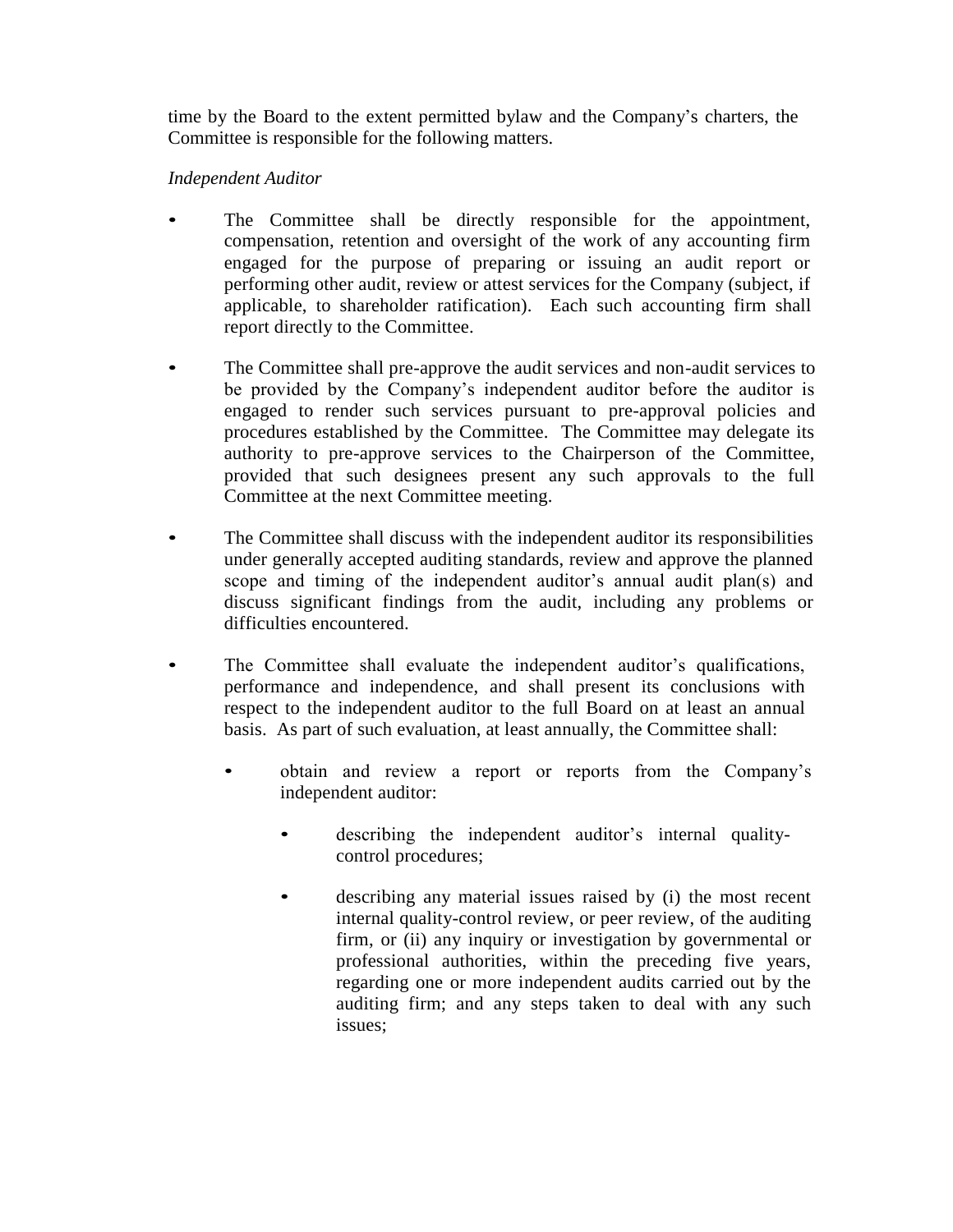- describing all relationships between the independent auditor and the Company consistent with applicable requirements of the PCAOB regarding the independent auditor's communications with the audit committee concerning independence;
- assuring that Section 10A of the Securities Exchange Act of 1934 has not been implicated;
- review and evaluate the lead audit partner of the independent auditor team(s), as well as other senior members;
- confirm and evaluate the rotation of the audit partners on the audit engagement team partners as required by law;
- consider whether the independent auditor should be rotated, so as to assure continuing auditor independence; and
- obtain the opinion of management and the internal auditors of the independent auditor's performance.
- The Committee shall review the results of the independent audit.
- The Audit Committee shall establish policies for the Company's hiring of current or former employees of the independent auditor.

# *Internal Auditors*

- At least annually, the Committee shall evaluate the performance, responsibilities, budget and staffing of the Company's internal audit function and review and approve the internal audit plan. Such evaluation shall include a review of the responsibilities, budget and staffing of the Company's internal audit function with the independent auditor.
- At least annually, the Committee shall evaluate the performance of the senior officer or officers responsible for the internal audit function of the Company, and make recommendations to the Board and management regarding the responsibilities, retention or termination of such officer or officers.

# *Financial Statements; Disclosure and Other Risk Management and Compliance Matters*

- The Committee shall meet to review and discuss with management and the independent auditor:
	- the annual audited financial statements, including reviewing the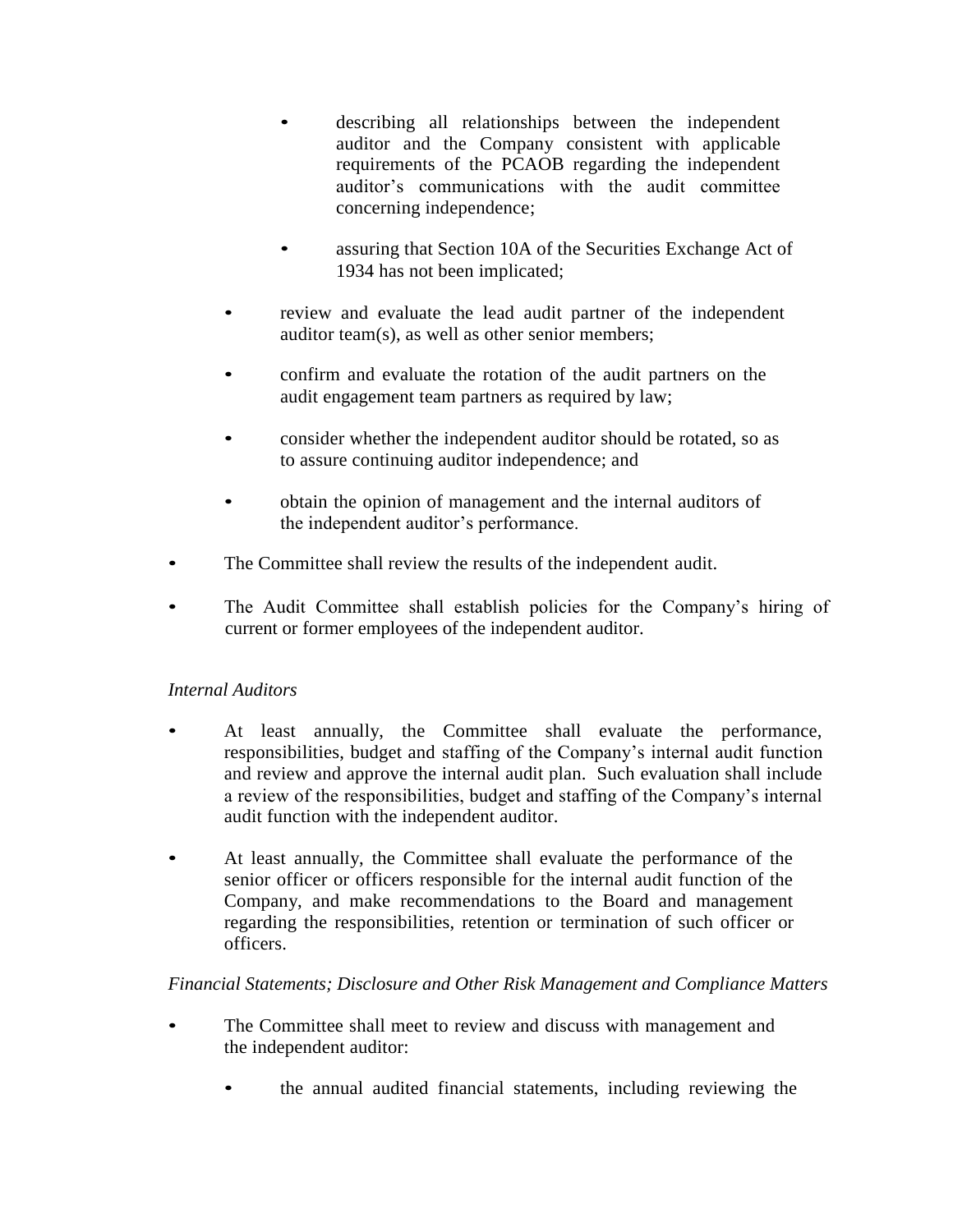Company's specific disclosures under "Management's Discussion and Analysis of Financial Condition and Results of Operations," prior to the filing of the Company's Form 20-F;

- the quarterly financial statements prior to the submission of the Company's Form 6-K;
- The Committee shall review with management, the internal auditors and the independent auditor, in separate meetings whenever the Committee deems appropriate:
	- any analyses or other written communications prepared by management and/or the independent auditor setting forth significant financial reporting issues and judgments made in connection with the preparation of the financial statements;
	- the critical accounting policies and practices of the Company;
	- key transactions and related-party transactions, as well as off-balance sheet transactions and structures;
	- any major issues regarding accounting principles and financial statement presentations, including any significant changes in the Company's selection or application of accounting principles;
	- finance-related enterprise risks; and
	- the effect of regulatory and accounting initiatives.
- The Audit Committee, or the Chairman, shall review the Company's earnings press releases prior to public dissemination, the type and presentation of information included in the Company's earnings press releases, as well as financial information and earnings guidance provided to analysts and rating agencies.
	- The Committee shall, in conjunction with the Chief Executive Officer and Chief Financial Officer of the Company, review the Company's disclosure controls and procedures and internal control over financial reporting. The review of internal control over financial reporting shall include whether there are any significant deficiencies and material weaknesses in the design or operation of internal control over financial reporting which are reasonably likely to affect the Company's ability to record, process, summarize and report financial information and any fraud involving management or other employees with a significant role in internal control over financial reporting. The Committee shall also review any special audit steps adopted in light of material control deficiencies.
	- The Committee shall review and discuss with the independent auditor any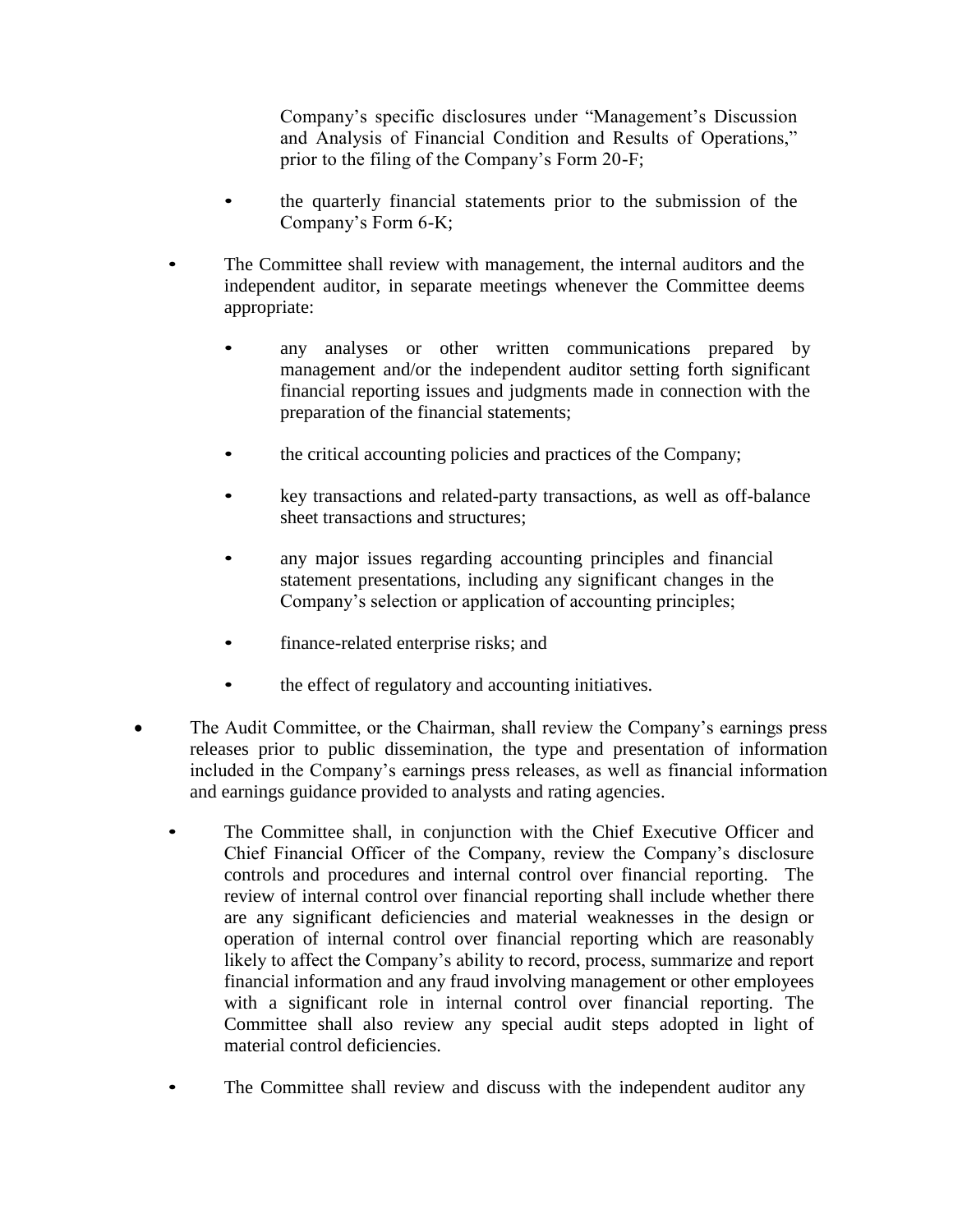audit problems or difficulties and management's response thereto, including those matters required to be discussed with the Committee by the auditor pursuant to established auditing standards, as amended, such as:

- any restrictions on the scope of the independent auditor's activities or on access to requested information;
- any accounting adjustments that were noted or proposed by the auditor but were "passed" (as immaterial or otherwise);
- any communications between the audit team and the audit firm's national office regarding auditing or accounting issues presented by the engagement;
- any management or internal control letter issued, or proposed to be issued, by the auditor; and
- any significant disagreements between management and the independent auditor.
- In connection with its oversight responsibilities, the Committee shall be directly responsible for the resolution of disagreements between management and the auditor regarding the Company's financial reporting.
- The Committee shall review and approve all related-party transactions (as defined in Item 7 of Form 20-F), including, but not limited to, transactions between the Company, on the one hand, and enterprises that directly or indirectly through one or more intermediaries, control or are controlled by, or are under common control with, the Company, on the other hand. The Committee shall consider all relevant factors when determining whether to approve a related-party transaction, including (i) the benefits to the Company of the transaction; (ii) whether such transaction is on terms no less favorable than terms generally available to an unaffiliated third-party under the same or similar circumstances; (iii) the materiality of the transaction to the Company; and (iv) the extent of the related party's interest in the transaction. No director may participate in the approval of any transaction in which such director is a related party, but such director is required to provide the Committee with all material information concerning the transaction.
- The Committee shall review the Company's policies and practices with respect to risk assessment and risk management, including discussing with management the Company's major financial risk exposures and the steps that have been taken to monitor and control such exposures.
- The Committee shall establish procedures for:
	- the receipt, retention and treatment of complaints received by the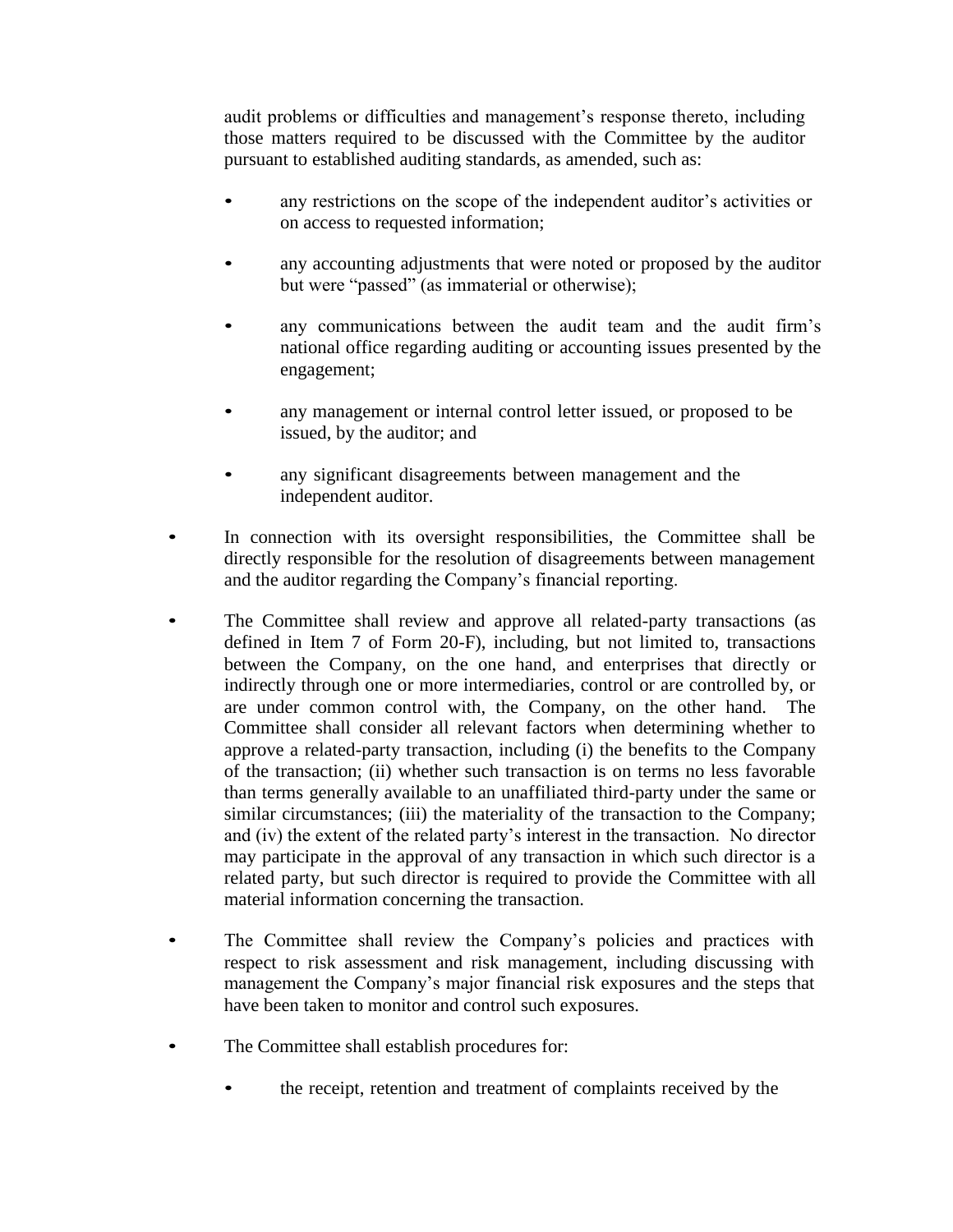Company regarding accounting, internal accounting controls or auditing matters, and

- the confidential, anonymous submission by employees of the Company of concerns regarding questionable accounting or auditing matters.
- The Committee shall review the Company's compliance with laws and regulations, including major legal and regulatory initiatives. The Committee shall obtain regular updates from management and the Company's legal counsel regarding compliance matters.

## *Reporting to the Board*

- The Committee shall report to the Board periodically on the Committee's deliberations and actions. This report shall include a review of any issues that arise with respect to the quality or integrity of the Company's financial statements, the Company's compliance with legal or regulatory requirements, the independence and performance of the Company's independent auditor, the performance of the internal audit function and any other matters that the Committee deems appropriate or is requested to include by the Board.
- At least annually, the Committee shall evaluate its own performance and report to the Board on such evaluation.
- The Committee shall periodically review and assess the adequacy of this Charter and recommend any proposed changes to the Board.

# **Authority**

- The Committee has the exclusive authority (without seeking Board approval) to retain special legal, accounting or other advisors to assist the Committee in carrying out its duties, and also has the exclusive authority to determine its advisers' compensation and other terms of their retention.
- The Committee may request any officer or employee of the Company or the Company's outside counsel or independent auditor to meet with any members of, or advisors to, the Committee.
- The Committee is authorized to conduct or authorize investigations into, or studies of, matters within the Committee's scope of responsibility, with full access to all books, records, facilities and personnel of the Company.
- The Committee shall have available appropriate funding from the Company as determined by the Committee for payment of: